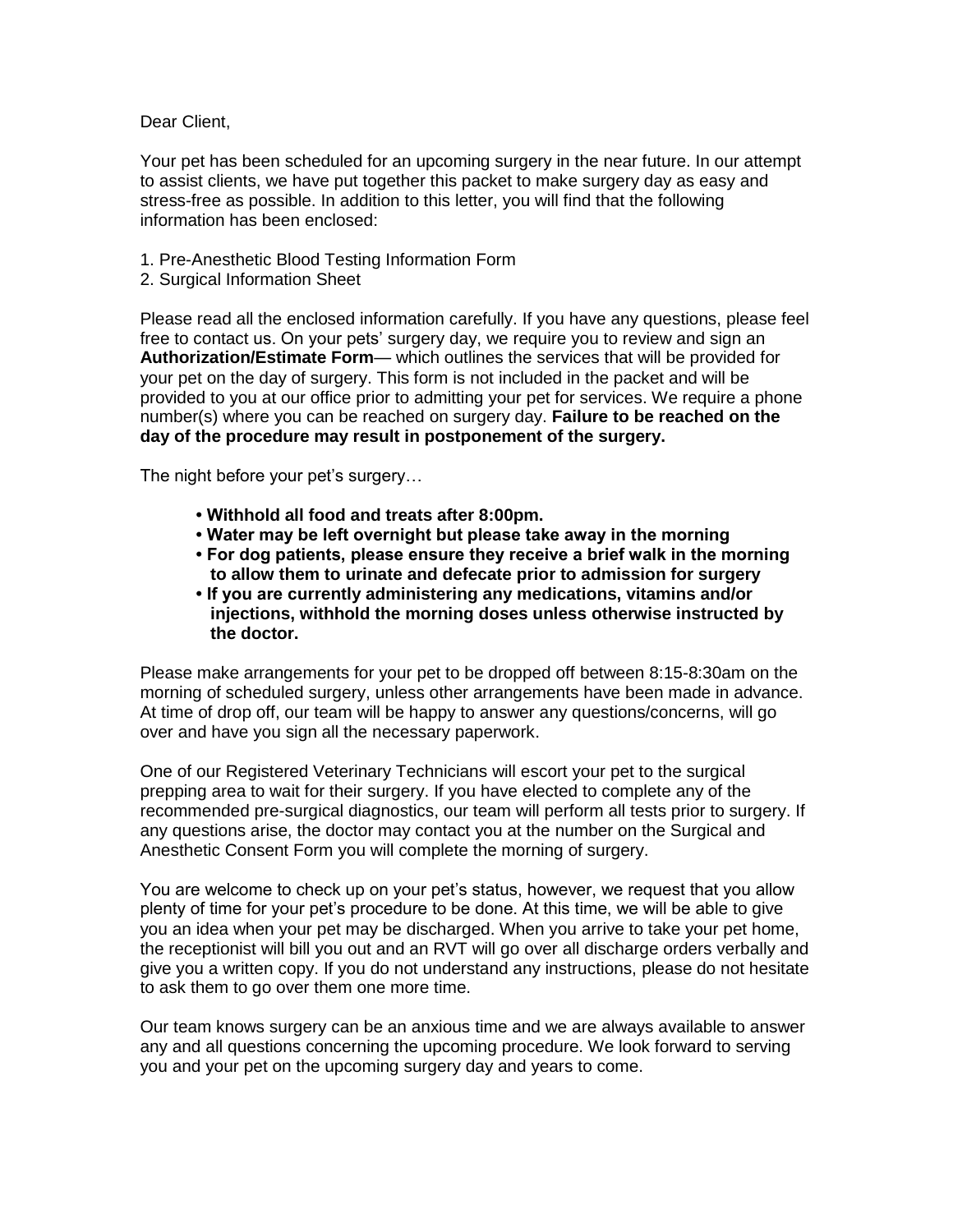# **PRE-ANESTHETIC BLOOD TESTING INFORMATION FORM** PLEASE READ CAREFULLY.

Our greatest concern is the well-being of your pet. A physical examination will be performed before proceeding with anesthesia.

We also highly recommend and sometimes require that a **Pre-Anesthetic Blood Profile** be performed on all pets' undergoing anesthesia to maximize patient safety.

The **Pre-Anesthetic Blood Profile** helps alert our surgeon to the presence of dehydration, anemia, infection, diabetes and/or kidney or liver disease that could complicate the procedure. These conditions may not be detected without a preanesthetic profile thus not allowing for the most appropriate and safest anesthetic regime to be administered for your pet. These tests are similar to those your own physician would run if you were to undergo anesthesia. In addition, these tests may be useful if your pet's health changes to develop faster, more accurate diagnoses and treatments.

The Surgical and Anesthetic Consent Form you will sign on your pet's surgery date at our office will offer pre-anesthetic blood work.

1. The **Complete Blood Count (CBC)** and **Chemistry/Electrolytes Profile** which includes:

- **CBC**: PCV (Anemia), White Blood Cell Count (Infection) & Red Blood Cell Count (Anemia/Bleeding Disorder), Platelet Count (Clotting Disorder)
- **Chemistry/Electrolyte**: BUN and Creatinine (Kidney), ALKP and ALT (Liver), Glucose (Sugar), Total Protein (Dehydration), and Electrolytes (Imbalance).

Or

2. **Owner Elects to Decline** the recommended pre-anesthetic blood tests at this time but requests that we proceed with the procedure. This is indicated selecting NO on the Surgical and Anesthetic Consent Form.

Depending on the age and health status of your pet, such as for senior or sick pets, our doctors may have recommended other types of blood work. These tests are required to be performed prior to the day of surgery.

We realize surgery and anesthesia are scary for both the owner and patient. We attempt to make surgery day as safe and comfortable for all involved. The physical examination and blood work done prior to any surgical procedure allows us to best minimize anesthetic and surgical risks and maximize patient safety. If you have any questions or hesitations about the scheduled procedure, please do not hesitate to contact us to discuss any aspect of the upcoming procedure.